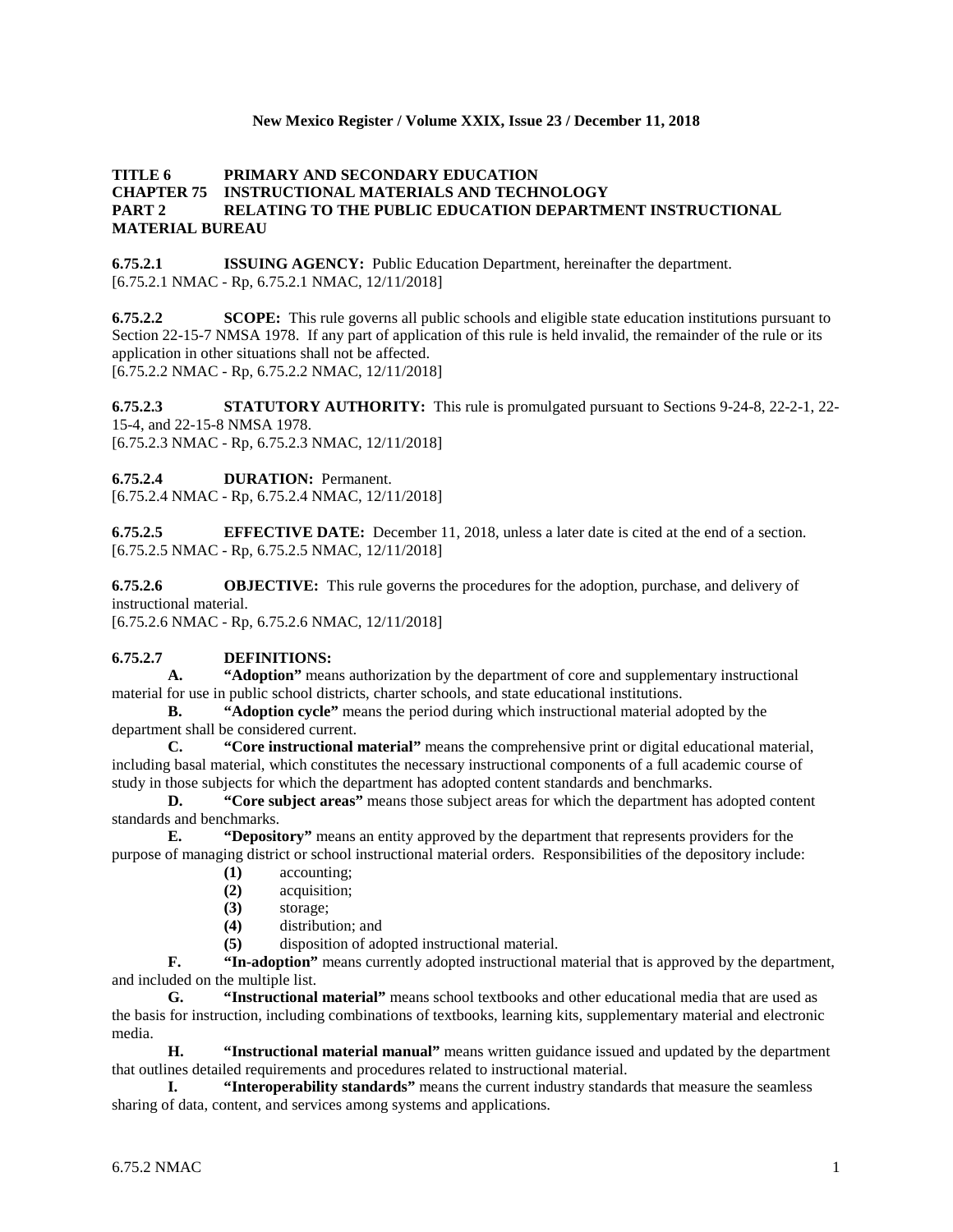**J. "Local education agency"** or **"LEA"** means a local school district, charter school, or state educational institution.

**K. "Multiple list"** means a written list of those instructional materials approved by the department.

**L. "Open educational resources"** or **"OER"** means teaching, learning, and research material that is freely available for use, adaptation, and sharing.

**M. "Open source curriculum"** or **"OSC"** means a planned sequence of instructional and educational material that covers a full academic course of study, and that may be freely accessed, distributed, and modified.

**N. "Other adoptions"** means an adoption of new material that is not conducted during the summer review institute.

**O. "Other classroom material"** means materials other than textbooks that are used to support direct instruction to students.

**P. "Out-of-adoption"** means previously adopted instructional material that is no longer considered current by the department and that is not included on the multiple list.

**Q. "Processing fee"** means the bid fees charged to vendors for each item of instructional material submitted for adoption, not to exceed the retail price.

**R. "Provider"** means an organization or individual, including publishers, who develops and submits instructional material.

**S. "Request for applications"** or **"RfA"** means the written notice issued by the department soliciting the submission of new instructional material in specified subject areas, and outlining the terms and conditions of the department's review and adoption process.

**T. "Research-based effectiveness"** means the demonstrated effectiveness of instructional material in supporting students to meet or exceed grade-level goals according to New Mexico content standards, and as demonstrated by the best available evidence for curricula in the relevant grade and subject. For core instructional material, evidence shall include an independently conducted experimental or quasi-experimental research study or review by nationally-recognized, independent experts in curricula review. LEA-created core instructional materials may also demonstrate effectiveness using correlational evidence that students using the core instructional material meet or exceed grade-level proficiency as measured by the state assessment.

**U. "Reviewer of record"** means a reviewer who is a qualified teacher with a level 2 or 3-A license with experience in the content area being reviewed.

**V. "Substitution"** means the replacement of an adopted item under the provider's agreement with a revised edition of the item.

**W. "Supplementary instructional material"** means supporting instructional material used to reinforce, enrich, or enhance instruction driven by core instructional material. Pursuant to Section 22-15-8 NMSA 1978, the department may choose not to review supplementary materials.

[6.75.2.7 NMAC - Rp, 6.75.2.7 NMAC, 12/11/2018]

#### **6.75.2.8 INSTRUCTIONAL MATERIAL ELIGIBLE FOR ADOPTION:**

**A.** The department shall review and adopt instructional material in core subject areas for use in public school districts, charter schools, and eligible state educational institutions. Providers that meet the criteria set forth in Subsection B of 6.75.2.9 NMAC may submit instructional material to the department for consideration through the process outlined in 6.75.2.9 NMAC. Providers may submit print format, digital format, or both of instructional material for consideration and shall certify whether their instructional materials are one of the following:

- **(1)** core instructional material; or
- **(2)** supplementary instructional material.

**B.** OER and OSC instructional material may be considered for adoption by the department as either core or supplementary instructional material.

- **C.** OER and OSC instructional material may be:
	- (1) submitted by the department for adoption consideration;<br>(2) submitted by schools, districts, or providers for adoption
	- submitted by schools, districts, or providers for adoption consideration; or
	- **(3)** exempt from the processing fee associated with adoption.
- **D.** LEAs may submit instructional material to the department for adoption consideration.
- **E.** Pursuant to Section 22-23B NMSA 1978 and 22-23A NMSA 1978, the *Hispanic Education*

*Advisory Council* and the *Indian Education Advisory Council* may submit instructional material to the department for adoption consideration.

**(1)** If the *Hispanic Education Advisory Council* or the *Indian Education Advisory Council* submits instructional material as a provider, there shall not be a fee associated with the adoption.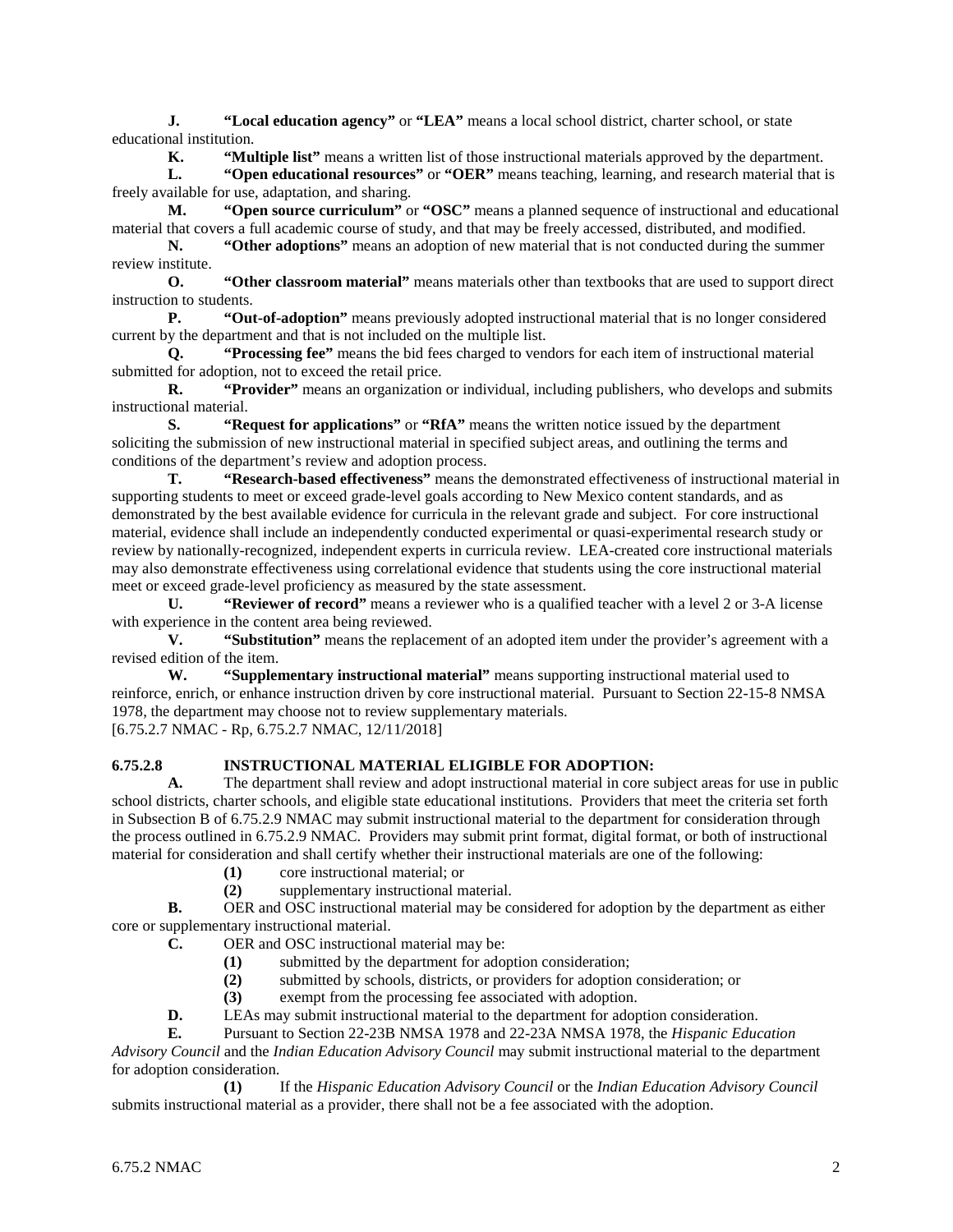**(2)** If the *Hispanic Education Advisory Council* or the *Indian Education Advisory Council* submits instructional material created by a separate provider with the consent of the provider, there shall be a fee associated with the adoption as determined by the department.

**F.** Digital instructional material submitted for consideration shall comply with current interoperability standards, along with any other specifications deemed necessary by the department.

**G.** Providers shall incur any costs associated with the provision of hardware, software, or special equipment necessary for the review of instructional material.

**H.** The department shall not consider instructional material that requires proprietary equipment provided by or through the provider to view.

[6.75.2.8 NMAC - Rp, 6.75.2.8 NMAC, 12/11/2018]

# **6.75.2.9 INSTRUCTIONAL MATERIAL ADOPTION PROCESS:**<br>**A.** Adoption cycle. The department shall conduct an annual sumn

**A.** Adoption cycle. The department shall conduct an annual summer review institute during which reviewers of record shall review instructional material for alignment with state content standards and benchmarks and other criteria deemed relevant by the department. The department's annual summer review institute shall serve as the primary opportunity for new instructional material to be reviewed and considered for adoption.

**(1)** Annual review and adoption of new instructional material shall cover those core subject areas with adoption periods expiring at the end of the year in which the review is being conducted.

**(2)** Instructional material shall be adopted by the department for a period of six years, unless the department determines a need to alter the adoption cycle.

**(3)** Off-cycle reviews and adoptions of new instructional material may occur at any time the department deems necessary, based on educational need.

**(4)** Providers submitting core instructional material for off-cycle review shall incur the costs associated with review, as determined by the department.

**(5)** The department shall notify LEAs of any cycle alterations no later than December 31 of the year prior to the summer review institute.

**B.** Request for applications.

**(1)** The department shall issue an RfA annually to solicit submissions of proposed new instructional material. The RfA shall include:

**(a)** the core subject area(s) for which new instructional material is being considered; **(b)** timelines for adoption, requisition, and distribution of adopted instructional

material;

**(c)** length of contracts between the department and approved providers;

**(d)** criteria for demonstrating research-based effectiveness of instructional material;

**(e)** instructional material review criteria which shall include but is not limited to the

following:

- **(i)** alignment with state standards;
- **(ii)** grade level appropriateness;
- **(iii)** cultural and linguistic relevance; and
- **(iv)** full academic course of study;
- **(f)** processing fee guidelines; and

**(g)** other terms, conditions, and forms deemed necessary by the department.

**(2)** Providers shall certify whether each submission is core or supplementary instructional material. The department shall determine whether or not the provider has appropriately categorized each submission and may reclassify material if necessary.

**(3)** Providers shall submit instructional material for consideration in the format and by the dates set forth by the department.

- **(4)** The department may accept any applications that:
	- **(a)** satisfy all criteria outlined in the RfA;

**(b)** are determined to be advantageous to the state, considering the educational value of the instructional material submitted, cost to the state, and reliability of the provider; and

**(c)** meet all other factors deemed relevant by the department.

RfA.

**(5)** The department may reject any applications that fail to satisfy criteria outlined in the

**C.** Review teams.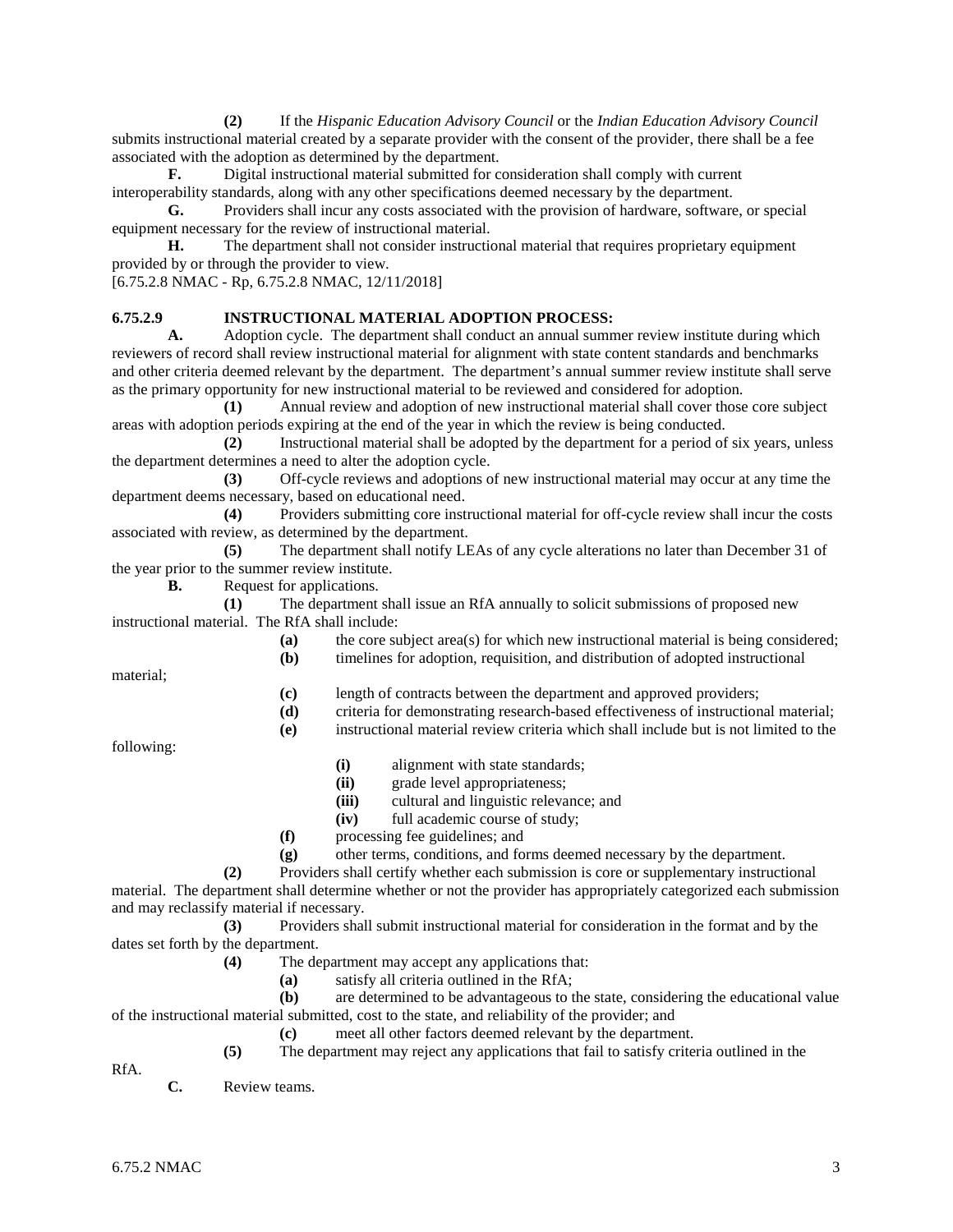**(1)** Each review team shall be composed of reviewers of record and facilitated by department-selected facilitators.

**(2)** The department shall ensure that reviewers of record are compensated in accordance with Sections 22-15-8 NMSA 1978.

**(3)** The department shall ensure that reviewers of record receive adequate training and utilize the review forms developed by the department.

**D.** Review forms. The review forms utilized by reviewers of record shall include the scoring rubric which shall consist of a minimum of two sections.

**(1)** Section one shall focus on whether or not proposed instructional material aligns with department adopted content standards and shall include scorable performance indicators.

**(2)** Section two shall focus on the extent to which the proposed instructional material under review:

- **(a)** is culturally relevant, as outlined by the following:
	- **(i)** informs culturally and linguistically responsive pedagogy;
	- **(ii)** reflects the cultural diversity represented within the community, state,

**(iv)** addresses multiple ethnic descriptions, interpretations, or perspectives

and nation;

**(iii)** reflects the cultures, languages, and lived experiences of a multicultural society;

of events and experiences; and

- **(v)** encourages critical pedagogy.
- **(b)** provides opportunities for both formative and summative assessment;
- **(c)** integrates opportunities for digital learning into the text; and
- **(d)** meets any other criteria deemed relevant by the department.

**E.** The department may send instructional material through a secondary review process, at its discretion, to ensure scores are valid.

**F.** The department shall ensure that collaboration occurs with New Mexico pueblos, tribes and designated tribal organizations, pursuant to Section 11-18-3 NMSA 1978 and shall ensure instructional materials for American Indian students enrolled in public schools are culturally relevant pursuant to Section 22-23A-2 NMSA 1978.

**G.** The department shall appoint community members, parents, level one teachers, and students preparing for careers as teachers to observe the reviewers of record during the review.

**H.** At the time of review, providers shall provide the department with any hardware, software, or special equipment necessary to review instructional material submitted.<br> **I.** Other adoptions.

**I.** Other adoptions.

**(1)** Other adoptions may be processed at the request of a provider with the approval of the instructional material bureau chief or for other reasons as determined by the instructional material bureau chief.

**(2)** Other adoptions may be for core instructional material which is reviewed or for supplementary material which may not be reviewed.

**(3)** Other adoptions shall require a processing fee to vendors of instructional materials not to exceed the retail value of the instructional material submitted for adoption.

**J.** Substitution.

**(1)** Providers may submit formal substitution requests to the department for in-adoption instructional material.

**(2)** Providers wishing to request substitutions shall submit to the department a written request along with justification for the proposed substitution. The department shall allow substitutions of instructional material when it determines:

**(a)** the proposed substitution is in the best interest of students;

**(b)** all terms and conditions of the original contract with the provider are still being

met; and

**(c)** the proposed substitution is limited to minor revisions and contains substantially the same material as the previous edition.

**K.** Pursuant to Sections 22-15-4 NMSA 1978 and 22-15-8 NMSA 1978 the department shall enforce rules that require local school boards to implement a process that ensures parental and community member involvement within the instructional material review process. A local school board shall give written and public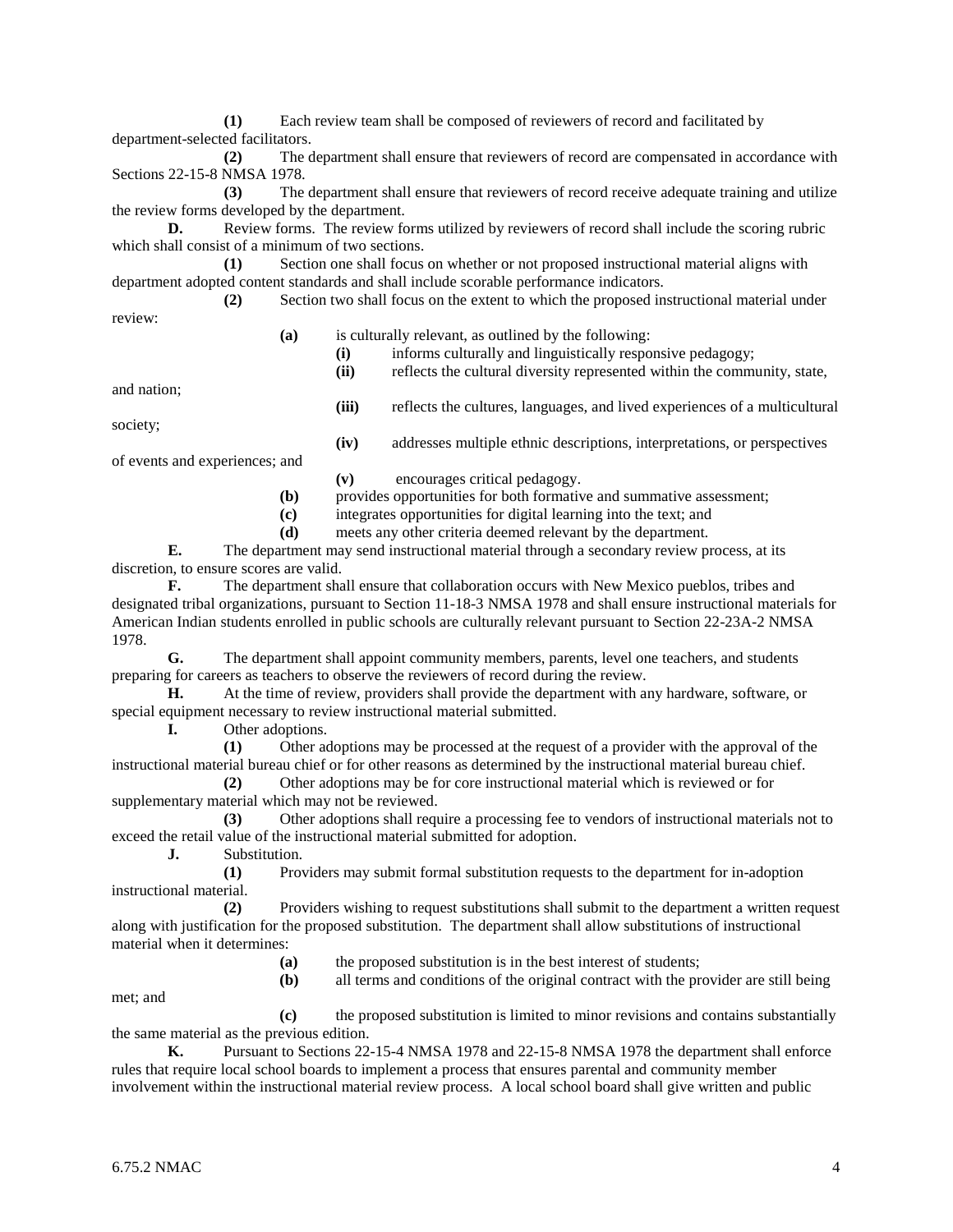notice to families and community members to extend an invitation for participation in the adoption process at the district level.

[6.75.2.9 NMAC - Rp, 6.75.2.9 NMAC, 12/11/2018]

#### **6.75.2.10 CLASSIFICATION AND ADOPTION OF INSTRUCTIONAL MATERIAL:**

**A.** The department shall make adoption recommendations to the secretary using the following guidelines. Ranges of scores may vary and shall be determined and communicated by the department.

**(1)** Core instructional material:

**(a)** that meets or exceeds expectations on all identified criteria, including researchbased effectiveness, may be designated as recommended and may also receive recognition for special features identified by the department;

**(b)** that approaches expectations on identified criteria, including research-based effectiveness, may be designated as recommended with reservations; or

**(c)** that is reviewed but does not meet the criteria shall not be recommended for adoption.

**(2)** Supplementary instructional material certified by providers and accepted by the department as such may not be reviewed.

**B.** The secretary shall consider recommendations from the reviewers of record and shall make final decisions regarding the adoption of core and supplementary instructional material.

**(1)** Instructional material selected for adoption shall:

- **(a)** meet all requirements outlined in the RfA; and
- **(b)** meet all requirements outlined in Subsection B of

6.75.2.9 NMAC.

**(2)** The secretary shall authorize adoption of instructional material no later than 90 calendar days after the conclusion of the instructional material review. [6.75.2.10 NMAC - Rp, 6.75.2.10 NMAC, 12/11/2018]

#### **6.75.2.11 CONTRACTS WITH PROVIDERS:**

**A.** In accordance with law, the department may enter into contracts with providers that will provide for the purchase of adopted instructional material by LEAs.

**B.** Contracts with providers may last for a period of six years, unless the department determines that an amended contract is necessary.

**C.** The department shall only enter into a contract when the provider agrees to:

- (1) facilitate the distribution of adopted instructional material to LEAs;<br>(2) keep sufficient stock of adopted instructional material at the designal
- **(2)** keep sufficient stock of adopted instructional material at the designated depository;
- **(3)** ensure timely delivery of instructional material according to the schedule determined by

the department;

**(4)** pay late fees for any delays in delivery according to a schedule determined by the department;

**(5)** bill the appropriate LEA for instructional material ordered;

**(6)** ensure that all instructional material adopted and sold under the contract conforms to the requirements of the Federal Consumer Product Safety Improvement Act;

**(7)** submit adopted instructional material to the national instructional material accessibility center repository at the American printing house for the blind at no additional cost and in accordance with applicable law; and

**(8)** maintain copies of all billings generated under the contract for three years after the

termination or expiration of the contract or after any court proceedings involving the contract.

**D.** The department may grant exemption from the contracting process or may approve an alternative contract for:

**(1)** OER, OSC, or any instructional material for which there is not a provider, vendor, or agent to fulfill the requirements outlined in the RfA; or

**(2)** instructional material developed by a school or LEA.

[6.75.2.11 NMAC - Rp, 6.75.2.10 NMAC, 12/11/2018]

#### **6.75.2.12 DISTRIBUTION OF FUNDS:**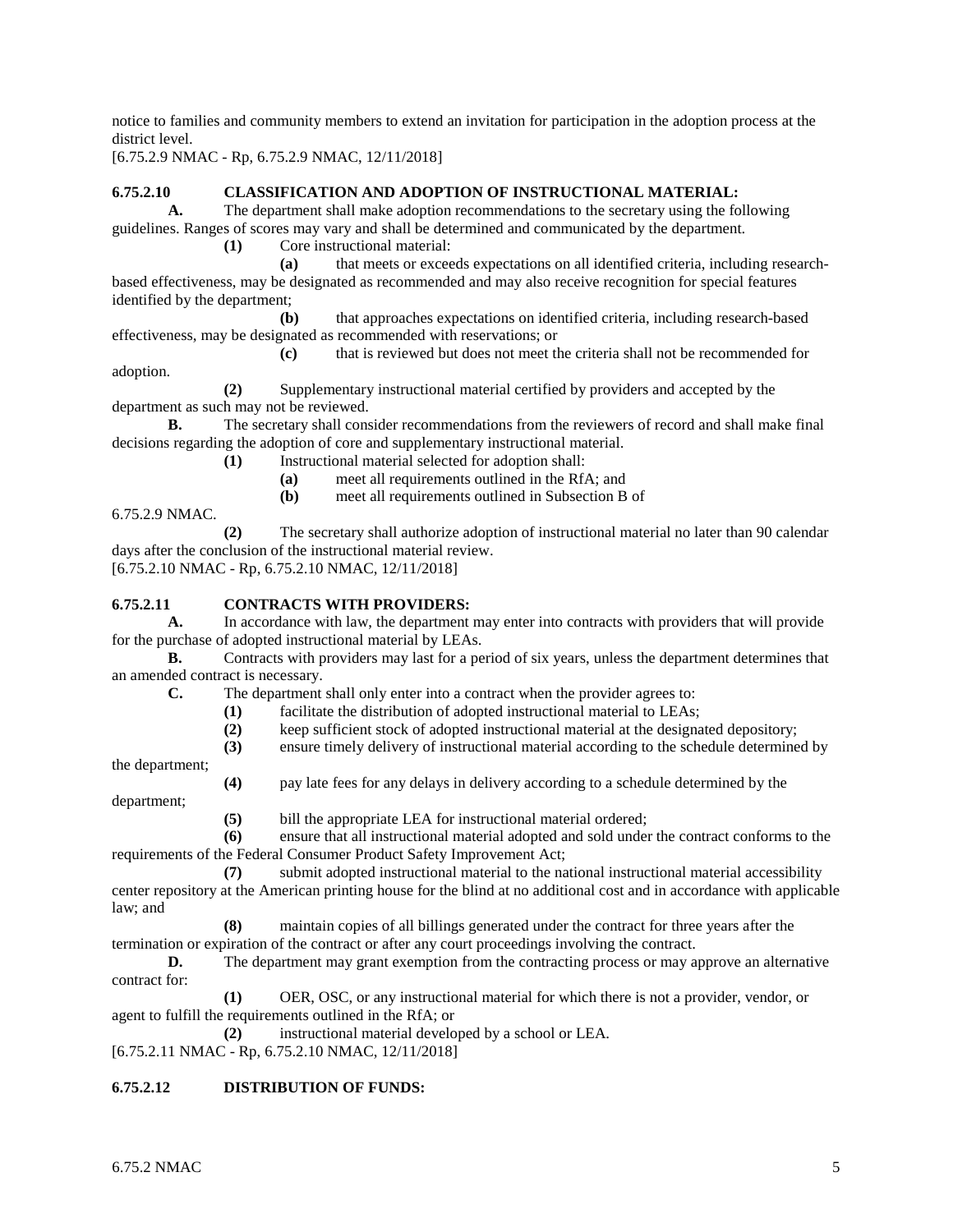**A.** The department shall oversee the administration of the instructional material law pursuant to Section 22-15-1 NMSA 1978 and shall issue guidance through the instructional material manual posted on the department's website to outline effective, efficient, and equitable processes related to the free use of instructional material for all entities subject to 6.75.2 NMAC.

**B.** The department may conduct periodic audits of instructional material accounts and textbook inventories of any entities receiving instructional material funds.

[6.75.2.12 NMAC - Rp, 6.75.2.11 NMAC, 12/11/2018]

#### **6.75.2.13 SELECTION AND PURCHASE OF INSTRUCTIONAL MATERIAL:**

**A.** Each local school board or governing body shall develop and implement a process for the review and adoption of instructional material which shall include:

**(1)** family and community member involvement in the instructional material review and adoption process;

**(2)** written notification to families and community members regarding the instructional material selection process;

**(3)** public notification, which may include publication in a newspaper of general circulation in the school district; and

**(4)** a review of material for cultural and linguistic relevance.

**B.** Each LEA purchasing instructional material through an authorized depository shall follow the timelines and requirements outlined in the instructional material manual.

**C.** Each public school district and eligible state educational institution:

**(1)** may spend up to one hundred percent of its total instructional material allocations to purchase department-adopted instructional material posted on the department's website;

**(2)** shall not spend more than fifty percent of its total instructional material allocations to purchase instructional material not adopted by the department; and

**(3)** may spend up to twenty-five percent of the funds referenced in Paragraph (2) of Subsection C of 6.75.2.13 NMAC on other classroom materials.

**D.** Charter schools may spend up to one hundred percent of their total instructional material allocations to purchase adopted or non-adopted instructional material, and up to twenty-five percent of this amount may be spent on other classroom materials.

**E.** The department may consider waiver requests from school districts and state-supported schools to use instructional material funds for purchases that fall outside the spending limits enumerated in Paragraph (2) of Subsection C of 6.75.2.13 NMAC. Waiver requests shall be submitted on forms provided by the department.

**F.** Instructional material funds allocated to an LEA during any fiscal year that are not obligated or expended prior to the close of that fiscal year shall be available to that public school district, charter school, or statesupported school for expenditure in subsequent fiscal years, consistent with the requirements of Subsections C and F of Section 22-15-9 NMSA 1978.

**G.** Annually, at a time and in a format specified by the department, each LEA receiving instructional material allocations shall file a report with the department. The report shall include:

- **(1)** the total instructional material allocation received;
- **(2)** the average cost per pupil based on the instructional material allocation;
- **(3)** year-end cash balances of the instructional material fund;

**(4)** documentation of effective professional learning aligned to purchased core instructional

material;

**(5)** documentation of parental and community involvement in the instructional material review process and parental involvement in the adoption process; and

**(6)** other documentation specified by the department.

**H.** Each local school board or governing body shall keep an itemized list of instructional material purchased in a format prescribed by the department.

**I.** Guidance pertaining to obtaining funds, ordering instructional materials, receiving funds, returning funds for sold or lost materials, and completing the annual report shall be included in the instructional material manual.

[6.75.2.13 NMAC - Rp, 6.75.2.13 NMAC, 12/11/2018]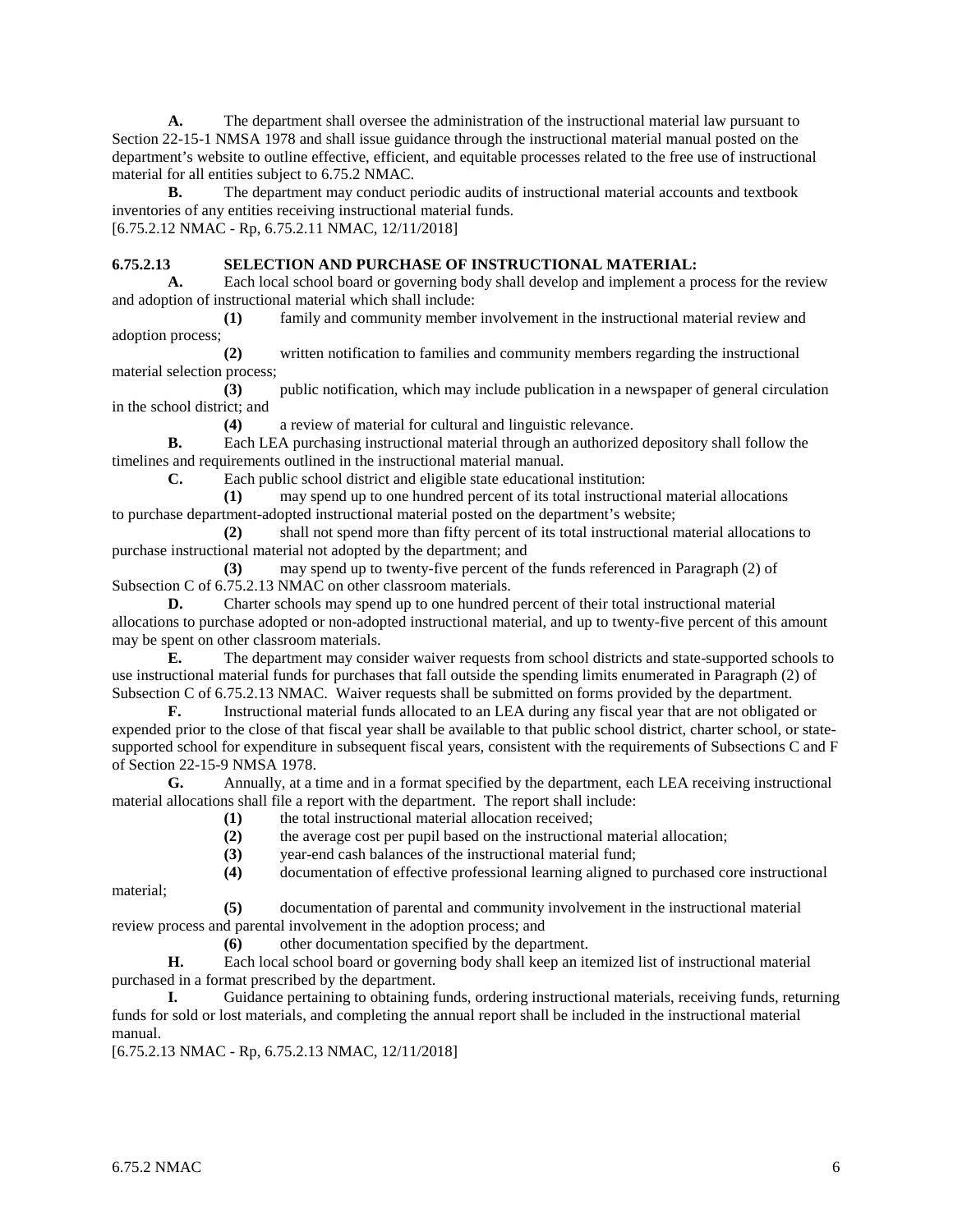**6.75.2.14 DISTRIBUTION OF INSTRUCTIONAL MATERIALS BY DEPOSITORIES:** Depositories shall distribute instructional material to LEAs according to a schedule outlined by the department in the instructional material manual.

**A.** Depositories shall:

**(1)** demonstrate that the financial viability is adequate to ensure performance of all obligations outlined in a contract between the provider and the depository for the purpose of distributing instructional material to LEAs;

**(2)** maintain warehouse facilities, with location(s), equipment, and staffing adequate to ensure performance of all obligations under the contract between the provider and the depository for the purpose of distributing instructional material to LEAs;

- **(3)** demonstrate capacity to generate and electronically submit reports to the department;
- **(4)** provide training to all LEAs on the process for ordering instructional materials;

**(5)** implement procedures and systems with the capacity to run department-approved online ordering systems, and inventory and reporting systems to receive and process instructional material orders; and

**(6)** maintain sufficient inventory of instructional material to fill requisitions in accordance with the timelines set forth by the department.

**B.** The department may disapprove depositories that fail to meet requirements necessary for the successful and timely distribution of instructional material.

[6.75.2.14 NMAC - N, 12/11/2018]

# **6.75.2.15 DISPOSAL OF INSTRUCTIONAL MATERIAL:**

**A.** Out-of-adoption instructional material deemed unusable or obsolete by LEAs may be disposed of at the LEA's discretion and shall not require department approval.

**B.** An LEA wishing to discard in-adoption instructional material listed on the current multiple list shall obtain prior department approval. Request for approval shall:

- **(1)** be in writing;
- **(2)** include justification for the request; and
- **(3)** include a list of the materials to which the request pertains.

**C.** An LEA wishing to sell in-adoption instructional material listed on the current multiple list shall obtain prior approval to do so from the department. The selling price may be determined by the LEA; however, it shall not exceed the original cost of the instructional material. All funds received from the sale of such instructional material shall be remitted to the department for redeposit into the LEA's instructional material account. [6.75.2.14 NMAC - N, 12/11/2018]

# **HISTORY OF 6.75.2 NMAC:**

**Pre-NMAC History:** The material is this part was derived from that previously filed with the State Records Center and Archives:

SDE 75-2, (Certificate No. 75-2) Regulation Relating to the State Department of Education Instructional Materials Division, filed 6/4/1975.

SDE 77-2, Regulation Relating to the State Department of Education Instructional Materials Division, filed 2/7/1977.

SBE 79-12, Relating to the State Department of Education Instructional Material Division, Procedures for the Adoption, Purchase and Delivery of Instructional Material, filed 9/21/1979.

SBE Regulation No. 83-5, Relating to the State Department of Education Instructional Material Division - Procedures for the Adoption, Purchase, and Delivery of Instructional Material, filed 8/31/1983.

SBE Regulation 93-20, Relating to the State Department of Education Instructional Materials Bureau - Procedures for the Adoption, Purchase, and Delivery of Instructional Material, filed 10/19/1993.

#### **History of Repealed Material:**

6.75.2 NMAC, Relating to the Public Education Department Instructional Material Bureau, filed 11/1/2000, Repealed effective 1/31/2006.

6.75.2 NMAC, Relating to the Public Education Department Instructional Material Bureau, filed 1-13-2006, Repealed effective 10/15/2010.

6.75.2 NMAC, Relating to the Public Education Department Instructional Material Bureau, filed 9/28/2010, Repealed effective 12/15/2016.